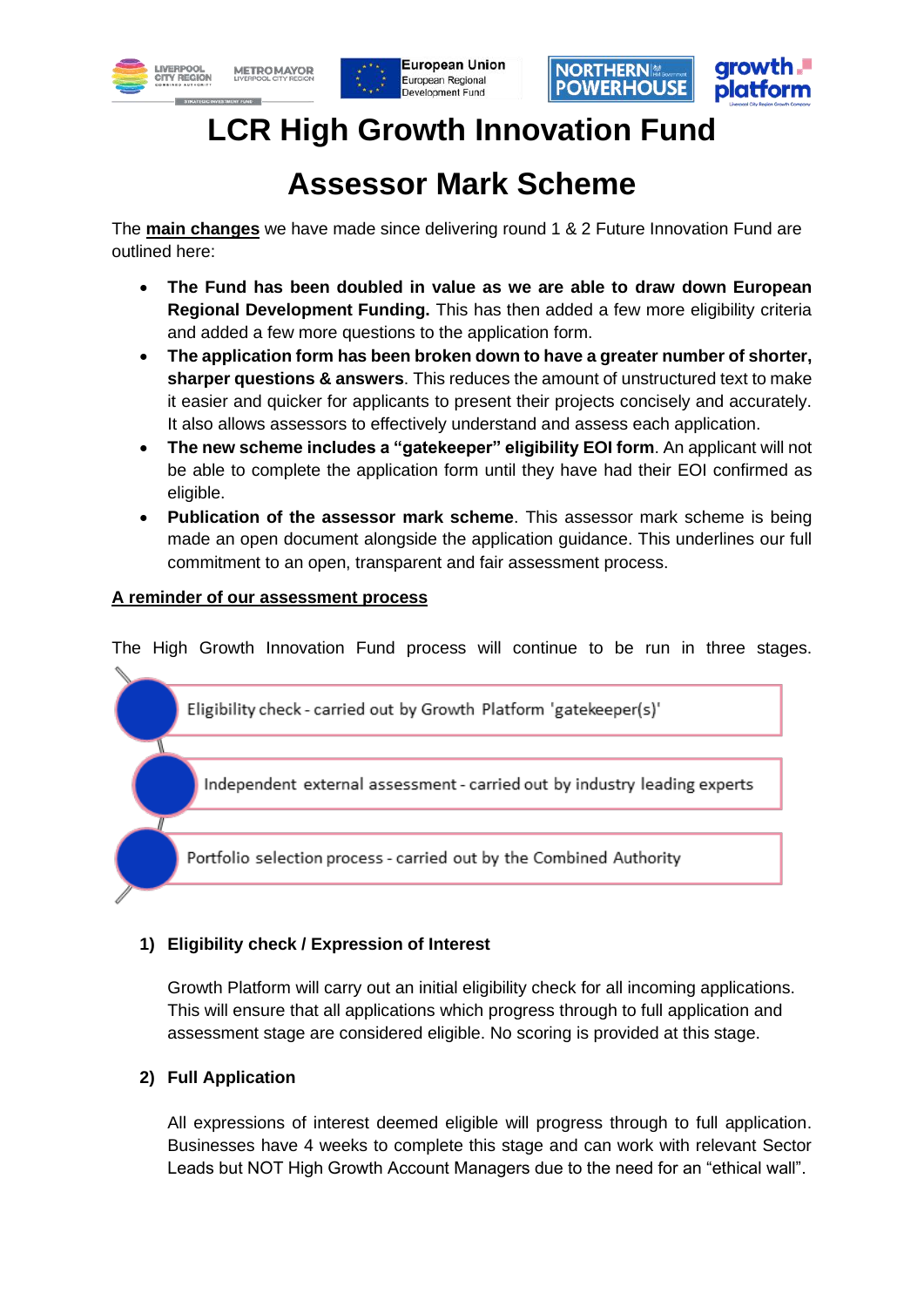







#### **3) Independent external assessment**

All completed, eligible, full application forms will be sent for assessment by independent external assessors who will score applications based on the mark scheme included below.

Assessors have been recruited specifically for this activity through an open recruitment process run for the Future Investment Fund by the Combined Authority. We have strived to represent a diverse selection of knowledgeable industry professionals with a mix of technical and commercial expertise.

As can be seen from the mark scheme, applications will be scored based upon a range of factors including commercial potential, market fit, social impact, deliverability and value for money. To minimise subjectivity, each application will be assessed by three independent external assessors with the median score carried through to the next stage of the process.

#### **4) Portfolio selection process**

The independent assessment scoring will then be used to shortlist potential projects which are most suitable for grant funding through the High Growth Innovation Fund.

Assessor feedback is considered alongside other pertinent information by an internal investment panel at the Combined Authority.

A strategic prioritisation approach will then be used by the panel to select a range of projects for funding which represent a balanced portfolio of projects spread across a range of the city region's strategic priorities and programme KPIs.

A representative from the City Region's [Fairness and Social Justice](https://www.liverpoolcityregion-ca.gov.uk/governance/fairness-social-justice-advisory-board/) Advisory Board (FASJAB) sits on the internal investment panel to ensure that the process is aligned with the Combined Authority's equality, diversity and inclusive growth agenda.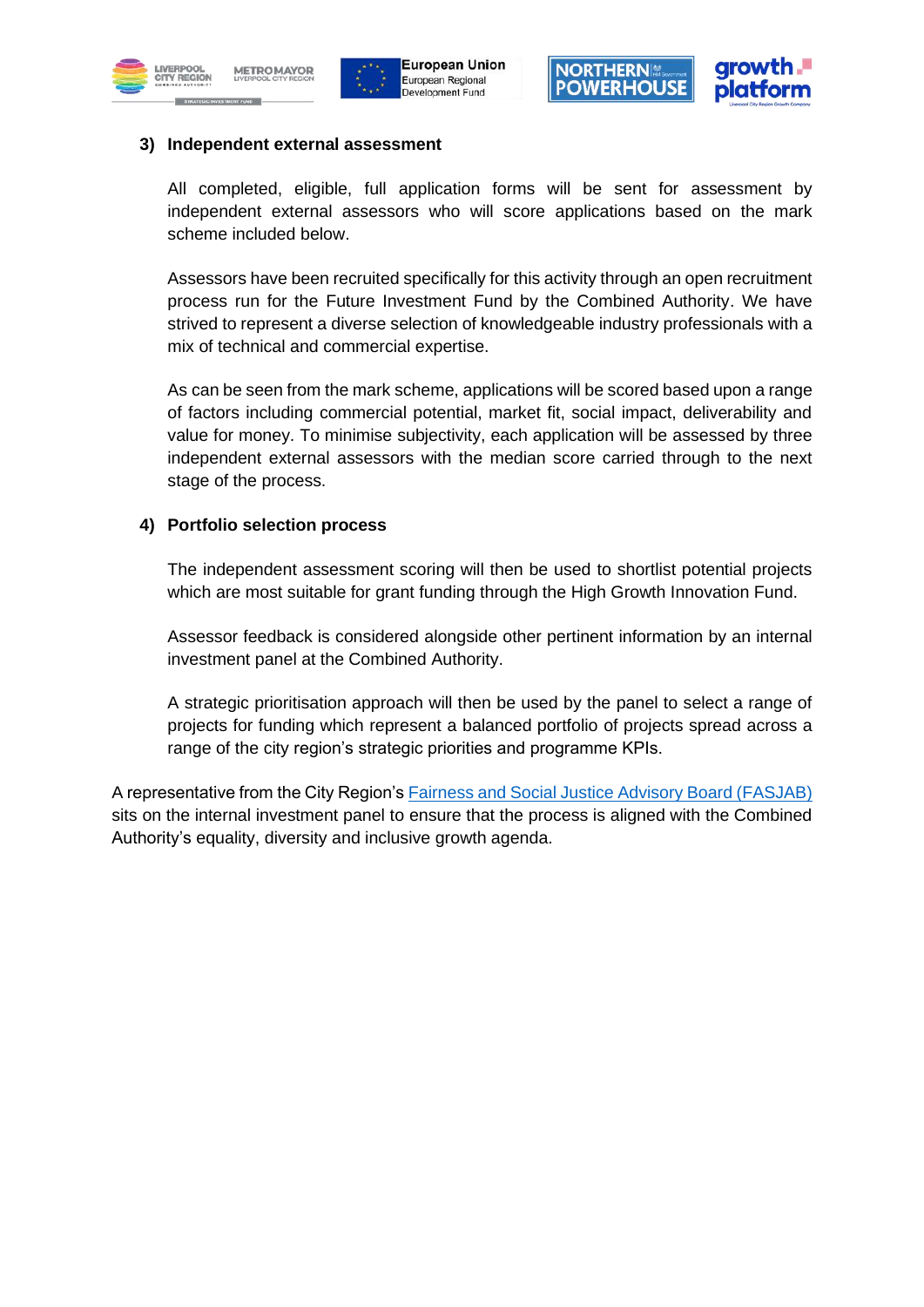







## **Assessment Mark Scheme**

The application format has been altered to fit in with ERDF requirements. The answers to these questions should inform an **overall** mark for that section, based on the criteria set out in our assessment matrix.

#### **Section 1 – Eligibility**

This **section is not scored** but assessors should read this section to provide wider context to the application. Eligibility will have already been checked by Growth Platform so all applications that assessors receive should be eligible. If an assessor strongly believes that the project is not eligible then they should highlight this and Growth Platform will refer to the Combined Authority team.

#### **Section 2 – Business Information**

This **section is not scored.** It is used to provide administrative information on the applicant organisation, incorporation date, location and the best contact details to get in touch with a representative from the applicant.

#### **Section 3 – Project, opportunity and idea**

In addition to the answers provided in this section assessors will review:

**Any screenshots, diagrams or drawings** which have been provided as attachments by applicants. This is a strictly optional supplementary step  $-$  those applicants who opted to not provide attachments will not be penalised.

In the interest of fairness only the first 2 x A4 PDF will be read if more than this amount has been attached for this section.

Attachments should include no more than 500 characters (c.100 words) of text per page. If an attachment includes significantly more only the first 100 words will be considered.

The strategy behind the fund alongside the City Regions strategic priorities which can be found in the Application Guidance.

| Marking scheme criteria                                                                                                                                                                                                                                                                                                                                                                                                                                                                                                                | Score    |
|----------------------------------------------------------------------------------------------------------------------------------------------------------------------------------------------------------------------------------------------------------------------------------------------------------------------------------------------------------------------------------------------------------------------------------------------------------------------------------------------------------------------------------------|----------|
| Answer is excellent.                                                                                                                                                                                                                                                                                                                                                                                                                                                                                                                   | $9 - 10$ |
| The application sets out a highly innovative product, service or process and a clear<br>unique selling proposition (USP). There is well evidenced need and demand for<br>the innovation opportunity proposed. The applicant demonstrates a strong<br>understanding of the area they are operating in. There is a clear strategic<br>alignment with the priorities of the High Growth Innovation Fund. Evidence is put<br>forward that highlights strong routes to market which could enable the innovation<br>to reach market rapidly. |          |
| Answer is good                                                                                                                                                                                                                                                                                                                                                                                                                                                                                                                         | $7 - 8$  |
| Evidence is presented which highlights a strong USP which is defendable and<br>holds potential to be transformative. Applicant provides a good answer which,<br>whilst showing room for improvement, clearly shows the direction of travel for the<br>project and demonstrates why there is significant merit in the applicant pursuing                                                                                                                                                                                                |          |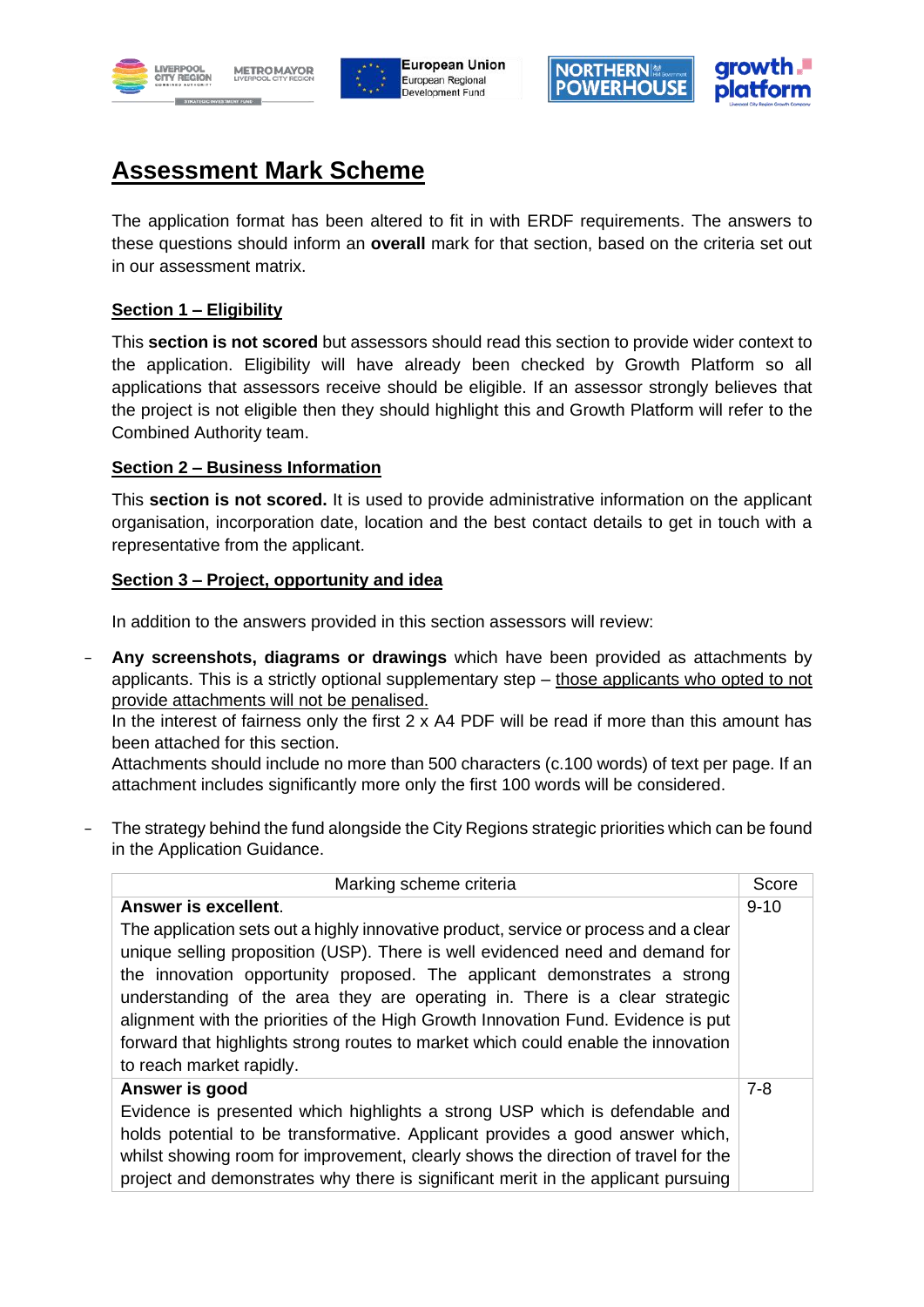



# **NORTHERNESSE**<br>**POWERHOUSE**



| the stated opportunity. There is clear awareness of the demand and clear links to<br>how the innovation project addresses the stated need. There is a logical link<br>between the project and the priorities of the High Growth Innovation Fund. There<br>are some promising routes to market which provide confidence that the<br>innovation's potential will be realised quickly.                                                                                                                                                                                                                                                                                                                                                           |         |
|-----------------------------------------------------------------------------------------------------------------------------------------------------------------------------------------------------------------------------------------------------------------------------------------------------------------------------------------------------------------------------------------------------------------------------------------------------------------------------------------------------------------------------------------------------------------------------------------------------------------------------------------------------------------------------------------------------------------------------------------------|---------|
| Answer is adequate                                                                                                                                                                                                                                                                                                                                                                                                                                                                                                                                                                                                                                                                                                                            | $5-6$   |
| Applicant provides a fair answer which gives the assessor confidence that the<br>project represents significant innovation potential, albeit in an area which may not<br>entirely be unique. There is evidence of demand for such an innovation, although<br>some clear questions remain as to whether the demand is significant enough for<br>the solution to be commercially sustainable over the long term. There is at least<br>some strategic alignment between the project and the High Growth Innovation<br>Fund priorities, but more could be done to strengthen this link. Routes to market<br>have been considered but there is little to demonstrate that actions have been<br>taken to develop these links beyond initial stages. |         |
| Answer is poor                                                                                                                                                                                                                                                                                                                                                                                                                                                                                                                                                                                                                                                                                                                                | $3 - 4$ |
| Applicant provides limited or partial answers to the questions within this section<br>and either poorly defines why the proposed solution is innovative or why the<br>market opportunity stated is significant. Assessor is left with significant doubts as<br>to whether the innovation proposed, if successful, has potential to have the<br>transformative impact that the Fund is looking to support. Limited evidence of<br>viable route to market.                                                                                                                                                                                                                                                                                      |         |
| Answer is unacceptable                                                                                                                                                                                                                                                                                                                                                                                                                                                                                                                                                                                                                                                                                                                        | $1 - 2$ |
| Applicant provides an incomplete answer or does not address a number of the<br>questions. There are significant areas of the provided answer which show little<br>understanding of the market opportunity or give any gravity to the case that a<br>market opportunity exists.                                                                                                                                                                                                                                                                                                                                                                                                                                                                |         |

#### **Section 4 - Delivering your vision**

In addition to the answers provided in this section, assessors will review:

- **A Gantt chart,** if one has been provided by the applicant (this a strictly optional supplementary step – those applicants who opted to not provide attachments will not be penalised if their response instils enough confidence in their delivery plan and ability to deliver).

| Marking scheme criteria                                                                                                                                                   | Score    |
|---------------------------------------------------------------------------------------------------------------------------------------------------------------------------|----------|
| Answer is excellent.                                                                                                                                                      | $9 - 10$ |
| Applicant provides a detailed delivery plan which clearly highlights how the<br>applicant will realise the opportunity that they have outlined in the previous section    |          |
| 3 (Your project, opportunity and idea). The information presented shows a realistic<br>and well considered response that provides the assessor with a great deal of       |          |
| confidence that the award of funding will result in a fully delivered project as                                                                                          |          |
| described in the application. The applicant clearly evidences a full awareness of<br>the critical steps needed for the project to start and, if needed, explains measures |          |
| to mitigate any potential roadblocks. Milestones and deliverables are well thought<br>through, as are timings and potential risks / dependencies. Answer also provides    |          |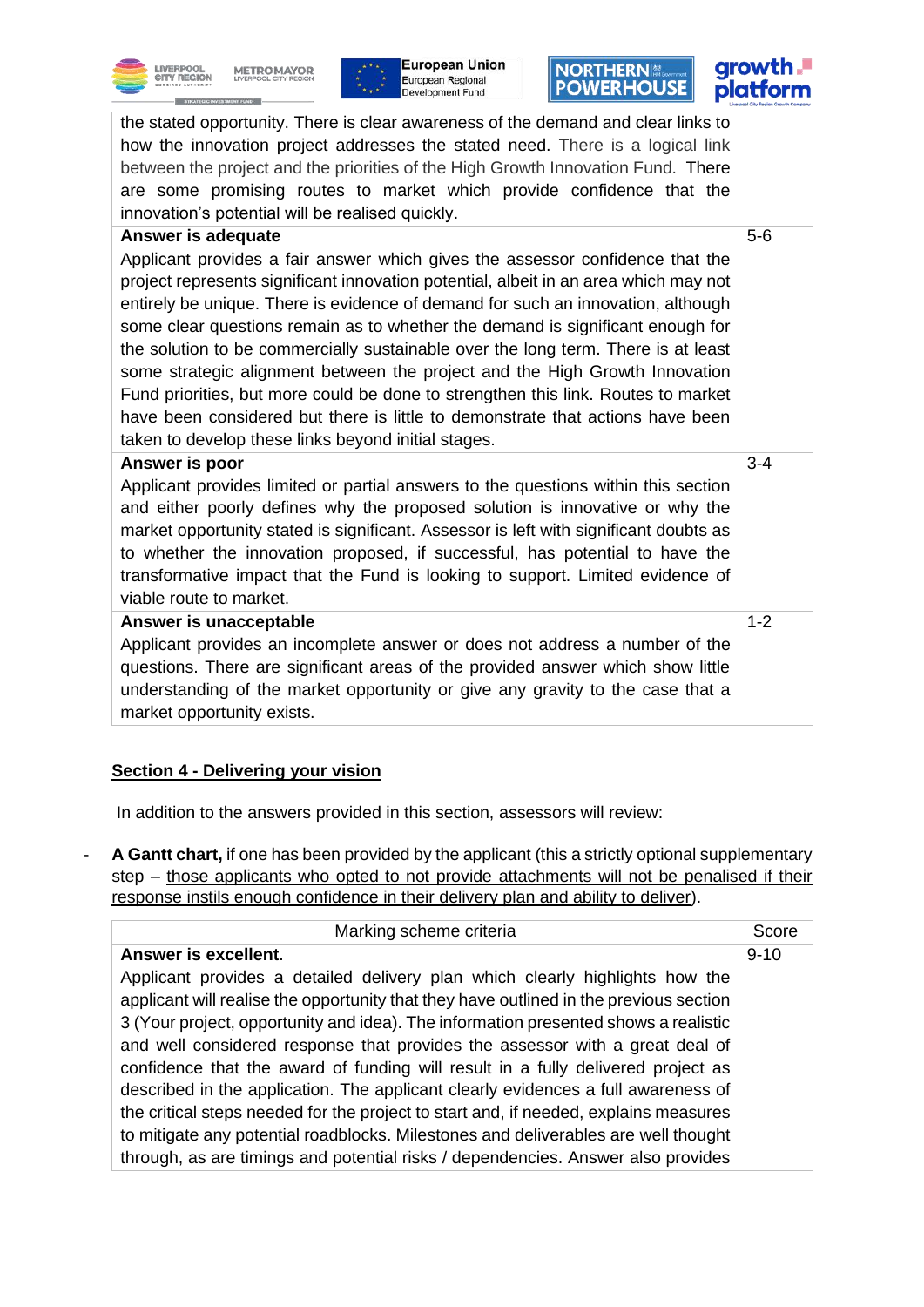

LIVERPOOL







| evidence of an experienced project team who give confidence in their ability to            |         |
|--------------------------------------------------------------------------------------------|---------|
| deliver the project or related expertise.                                                  |         |
| Answer is good                                                                             | $7 - 8$ |
| The answer provided in this section demonstrates that the project team is capable          |         |
| of delivering upon their vision; however more information could have been                  |         |
| provided in areas to further evidence the proposed approach to the delivery plan.          |         |
| The applicant demonstrates a general awareness of critical steps needed for the            |         |
| project to begin and highlights realistic milestones, deliverables and potential risks     |         |
| / dependencies. There is evidence of a promising project team. Some skills gaps            |         |
| may be present, but these are not mission critical to delivery of project.                 |         |
| Answer is adequate                                                                         | $5-6$   |
| A delivery plan is provided but there are some gaps which do not give the assessor         |         |
| full confidence the project can be delivered. The proposed plan seems                      |         |
| reasonable but is too general and/or does not take into account the required 6-            |         |
| month delivery timeline. The applicant demonstrates some awareness of critical             |         |
| steps needed for the project to begin and highlights some promising knowledge              |         |
| of relevant milestones, deliverables and potential risk / dependencies. There are          |         |
| some significant potential skills gaps within the project team which may present           |         |
| difficulties in realising the project plan.                                                |         |
| Answer is poor                                                                             | $3 - 4$ |
| Applicant provides a limited answer, leaving significant gaps in the proposed              |         |
| delivery plan. The proposed plan fails to appreciate the full demands of delivering        |         |
| a project of this nature and leaves the assessor feeling that there is little chance       |         |
| of the project team delivering their project within 6 months. The applicant's answer       |         |
| shows little evidence of awareness of risk, critical steps and does not point to           |         |
| definable milestones and deliverables. Considerable work is needed to firm up the          |         |
| deliverability of the project. There are very significant, likely mission critical, skills |         |
| gaps within the project team.                                                              |         |
| Answer is unacceptable                                                                     | $1 - 2$ |
| Applicant provides an answer with serious gaps in the proposed delivery plan.              |         |
| Little evidence has been submitted to show that there is any hope that the                 |         |
| applicant is able to realise their proposal under their current plan. Few, if any,         |         |
| suggested projected milestones, deliverables and potential risk/dependencies are           |         |
| mentioned. The answer provides little / no evidence that the project team has any          |         |
| applicable capability or added value to the delivery plan.                                 |         |

#### **Section 5 – Project costs & organisation financials**

This **section is not scored** however information provided through answers in this section should be used by assessors to help score the next section 6 which focuses on value for taxpayer money and additionality. Any information provided here may also be used by the Combined Authority's internal investment panel as part of the strategic allocation process.

Please note in addition to the answers provided in this section assessors will need to review:

The Financial Breakdown Form which has been provided by the applicant as part of the submission to show project cost / expenditure breakdown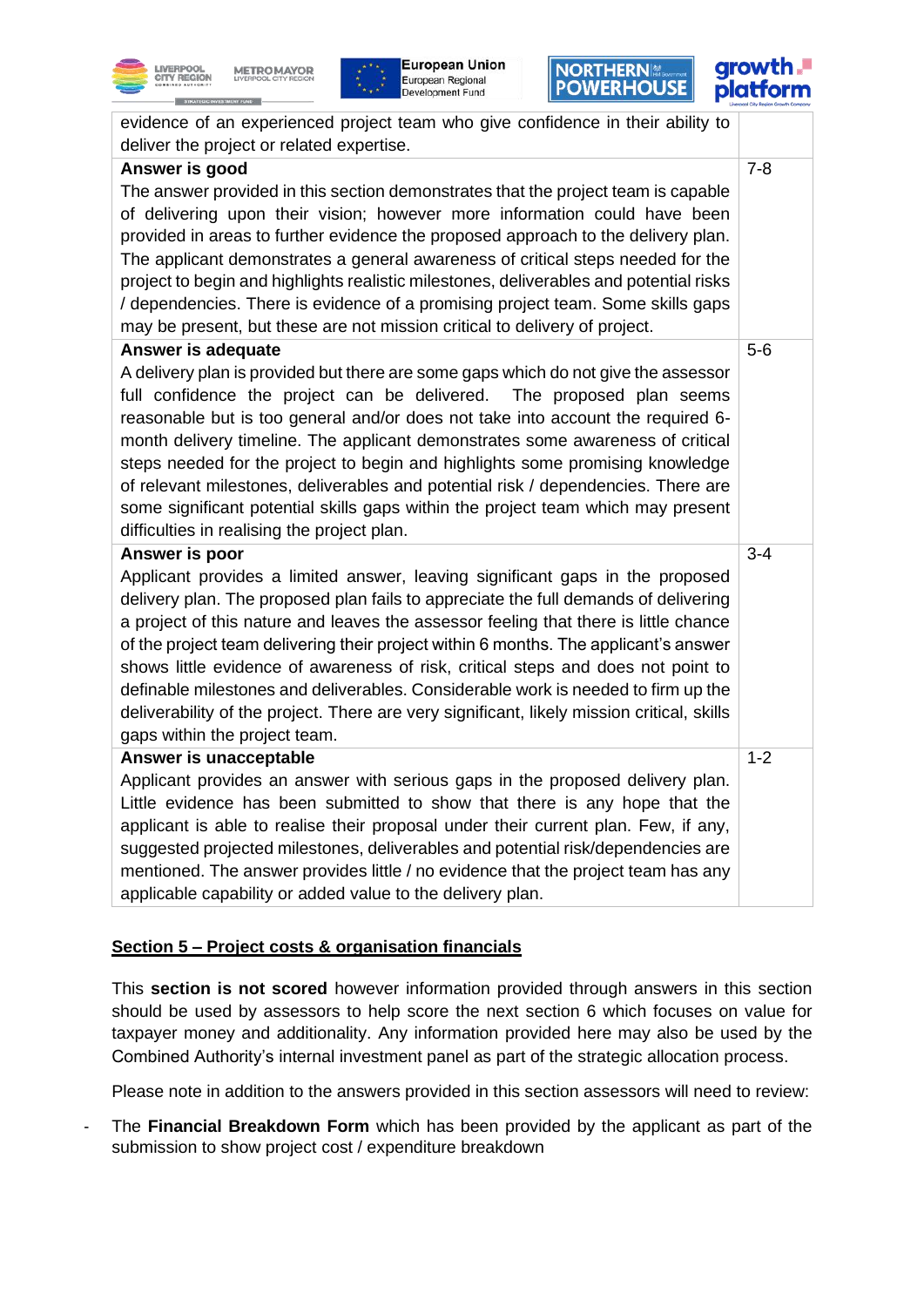







#### **Section 6 – Value for money & additionality**

Alongside answers provided in this section, assessors will need to review applicant answers put forward in section 5 (Your project costs & organisation financials). This section is crucial to understand how an applicant's proposal represents value for taxpayer money and additionality, in other words, why is public grant funding necessary or justified for the project in question.

| Marking scheme criteria                                                                                                                                                                                                                                                                                                                                                                                                                                                                                                                                                                                                                                                                                                                                                                                                                                                                                                                                                                                                                                                | Score    |
|------------------------------------------------------------------------------------------------------------------------------------------------------------------------------------------------------------------------------------------------------------------------------------------------------------------------------------------------------------------------------------------------------------------------------------------------------------------------------------------------------------------------------------------------------------------------------------------------------------------------------------------------------------------------------------------------------------------------------------------------------------------------------------------------------------------------------------------------------------------------------------------------------------------------------------------------------------------------------------------------------------------------------------------------------------------------|----------|
| <b>Answer is excellent.</b>                                                                                                                                                                                                                                                                                                                                                                                                                                                                                                                                                                                                                                                                                                                                                                                                                                                                                                                                                                                                                                            | $9 - 10$ |
| Applicant provides clear and compelling reasoning as to why public innovation<br>funding is critical to supporting the project, which cannot go ahead without public<br>support. There is evidence of substantial and authentic cash-based match<br>funding which demonstrates a significant and sustained commitment to co-<br>investment within the project. All costs put forward are critical to the delivery of<br>the project. Due to the ongoing significant oversubscription of the fund,<br>assessors must also be convinced that this project should be funded as a critical<br>priority and that, without timely intervention from the High Growth Innovation<br>Fund, a valuable market opportunity would be missed for the organisation.<br>Projections outlining future expected impact on revenue, profit and headcount<br>are realistic and indicate transformative impact.                                                                                                                                                                            |          |
| Answer is good                                                                                                                                                                                                                                                                                                                                                                                                                                                                                                                                                                                                                                                                                                                                                                                                                                                                                                                                                                                                                                                         | $7 - 8$  |
| The case for grant funding is strong and well justified; however more information<br>is needed to demonstrate that the applicant's project could not go ahead without<br>the funding request put forward. There is evidence of match contribution which<br>de-risks the contribution from the High Growth Innovation Fund. Costs put<br>forward within the project budget are reasonable and sensible given the project's<br>aims and outputs. Evidence is provided which highlights detailed consideration<br>of other potential funding mechanisms and why they have been investigated but<br>not found suitable or successful (either partially or in full). Assessors must be<br>confident that the provision of funding will deliver a project which reflects the<br>pilot's key strategic priorities. Projects outlining future expected impact on<br>revenue, profit and headcount are sensible and indicate significant additionality.                                                                                                                         |          |
| Answer is adequate                                                                                                                                                                                                                                                                                                                                                                                                                                                                                                                                                                                                                                                                                                                                                                                                                                                                                                                                                                                                                                                     | $5-6$    |
| Applicant provides reasonable justification for funding, however, falls short of<br>making a compelling case that the project should be funded through public<br>sources. There is evidence of some limited match contribution, but more could<br>have been provided to highlight how the applicants are contributing to project<br>resources. Costs are adequate, with attention needed to optimise the budget to<br>include only project critical costs. Details are outlined which show that other<br>funding sources have been investigated, however more information is needed to<br>establish why grant funding is specifically needed in this case. The answer<br>provided shows, in some way, that grant funding will add value to the project,<br>but it is not fully apparent to what extent that funding will progress the project<br>and why the HGIF should fund this as a priority project. Projected future impact<br>on revenue, profit and headcount may reflect only incremental impact or may<br>show signs of not being fully grounded in reality. |          |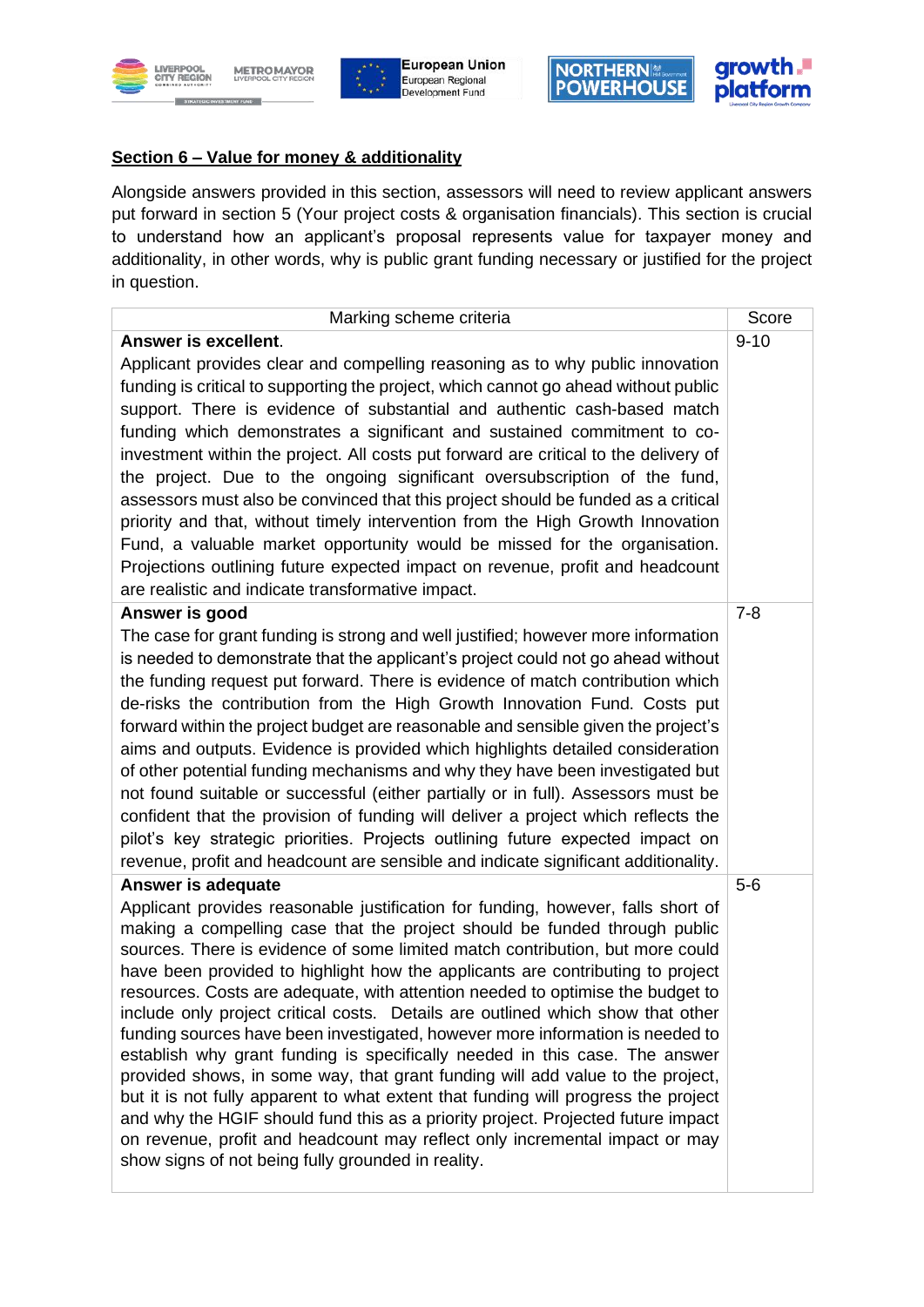

**LIVERROOL** 



#### **European Union** European Regional Development Fund

**NORTHERNI POWERHOUSE** 

### arowt platfo

| Answer is poor                                                                     | $3 - 4$ |
|------------------------------------------------------------------------------------|---------|
| The case for funding is weak with signs that taxpayer resources could be much      |         |
| better deployed elsewhere given the economic climate and current demand for        |         |
| innovation funding. Little evidence is provided which shows contribution of        |         |
| resources. Costs outlined may include one or a number of items which raise         |         |
| potential questions as to whether they are necessary for the project to proceed.   |         |
| Project future impact on revenue, profit and headcount are unrealistic.            |         |
| Assessors are of the opinion that projects awarded this score should not be put    |         |
| forward to receive funding support through the pilot.                              |         |
| Answer is unacceptable                                                             | $1 - 2$ |
| Answer provided is poor and there are noticeable gaps in information which         |         |
| indicates publicly funded support for this project would be wasteful and           |         |
| inappropriate. There is no clear evidence of match funding. Answer gives little    |         |
| thought to alternative funding routes and may include evidence that the project    |         |
| forms part of 'business at usual spending. There is no case presented which        |         |
| highlights any merit for intervention by the grant scheme. Projected future impact |         |
| on revenue, profit and headcount may be partially completed or missing.            |         |

#### **Section 7– Social Value**

Liverpool City Region aims to be the most progressive, values and ethics-led economy in Europe– a truly inclusive economy. The funding we provide will play an important role in delivering this through maximising social value of every pound we spend. By social value, we mean the difference an organisation or project can make to the communities in the City Region. In Liverpool City Region, our focus in on disrupting the inequalities that hold our residents and our economy back.

Typically, there are three categories of Social Value activity:

- o **Economic**: providing employment, training and work experience opportunities for young people and those from under-represented groups.
- o **Environmental**: taking active measures to reduce your carbon footprint.
- o **Social**: having a positive impact in local communities and supporting local initiatives.

The social value section of the application will be scored as follows:

| Answer is excellent.                                                                                                                                                                                                                                                                                                                                                                                                                                                                                                                                                                                                                                                                                                                      | Score    |
|-------------------------------------------------------------------------------------------------------------------------------------------------------------------------------------------------------------------------------------------------------------------------------------------------------------------------------------------------------------------------------------------------------------------------------------------------------------------------------------------------------------------------------------------------------------------------------------------------------------------------------------------------------------------------------------------------------------------------------------------|----------|
| The applicant can demonstrate how social value is <b>already</b> being delivered in<br>relation to commitment to their staff, paying real living wages, workforce<br>diversity, the environment and their local community. There is evidence that<br>social value is being delivered across all three domains of economic,<br>environmental and social value and that the project will also deliver further social<br>value. For new organisations, some degree of social value is already being<br>delivered, and there is a strong commitment to deliver further social value in<br>future. The assessor is convinced that the applicant and the project will have an<br>extremely positive social impact in the Liverpool City Region. | $9 - 10$ |